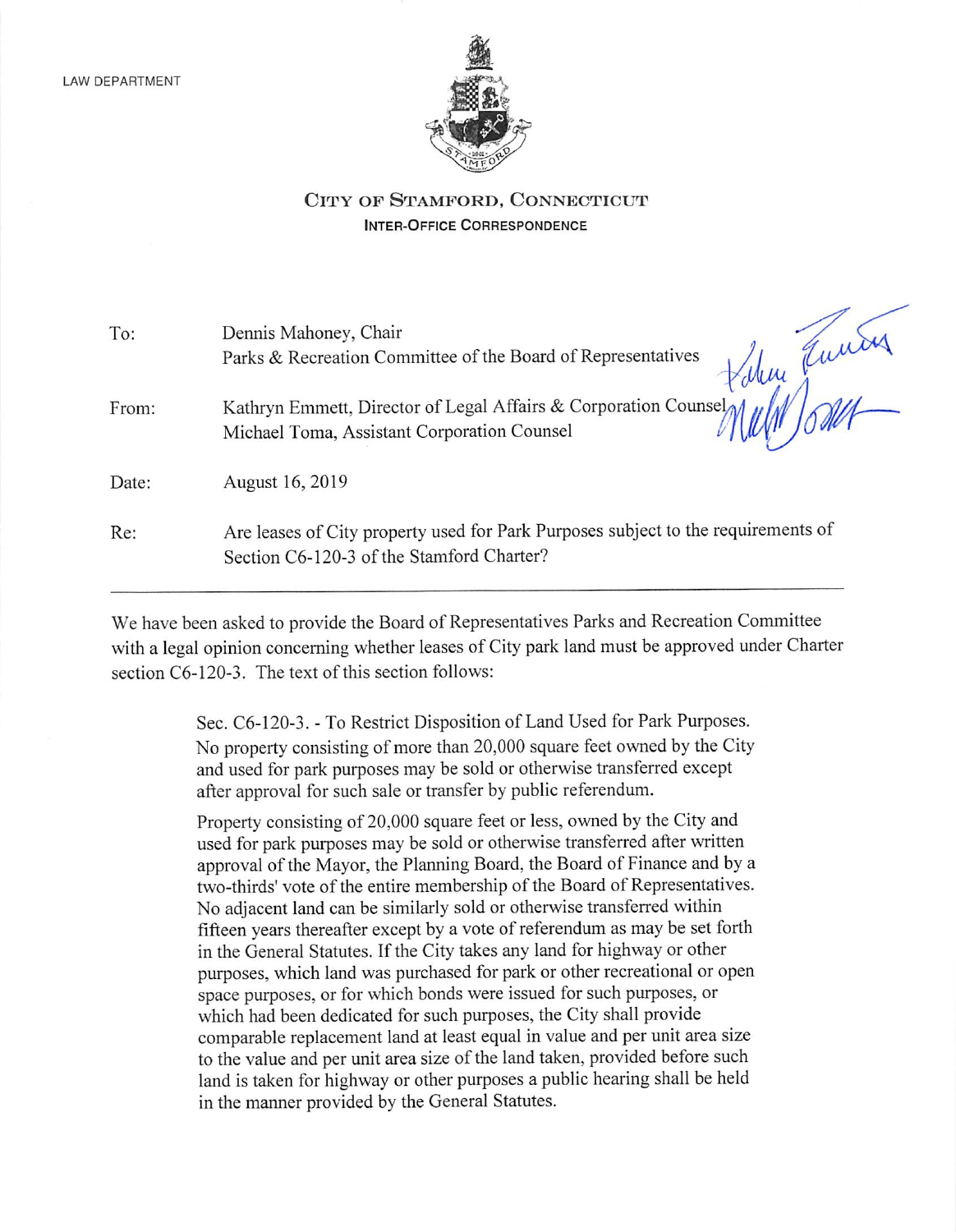Dennis Mahoney, Chair Parks & Recreation Committee of the Board of Representatives August 16,2019 Page 2

Specifically, we have been asked whether a lease of park land is considered a "transfer" of property under C6-120-3.

"In construing a city charter, the rules of statutory construction generally apply...." Fennell v. City of Hartford, 238 Conn. 809, 813 (1996), citing Stamford Ridgeway Associates v. Board of Representatives, 214Conn. 407,423 (1990).

Thus, "[w]hen construing a [charter], [o]ur fundamental objective is to ascertain and give effect to the apparent intent of the legislature.... In other words, we seek to determine, in a reasoned manner, the meaning of the statutory language as applied to the facts of [the] case, including the question of whether the language actually does apply.... In seeking to determine that meaning, General Statutes  $\S$  1-2z<sup>1</sup> directs us first to consider the text of the [provision] itself and its relationship to other [provisions in the Charter]. If, after examining such text and considering such relationship, the meaning of such text is plain and unambiguous and does not yield absurd or unworkable results, extratextual evidence of the meaning of the [provision] shall not be considered." Considine v. City of Waterbury, 279 Conn. 830, 836-37 (2006).

Under the principles of statutory construction, we need to look first to the words used in C6-120-3 and then to their relationship to other related provisions in the Charter in order to determine whether the reference to a "transfer" of property in C6-120-3 is intended to include a lease of property.

In addition, it is a well-established principle of statutory construction that, where there is a specific provision addressing the issue, the provision with the specific term will prevail over more general provisions.<sup>2</sup> In other words, here, where the Charter provides in specific terms for the procedure required to approve a lease, that provision  $- C1-50-3$  – will control the leasing procedure over any other more general provision that does not in specific terms concern leasing such as C6-120-3.

C6-120-3 does not contain the word "lease." However, as noted in a prior opinion of the Law Department concerning this issue,<sup>3</sup> the Charter does contain a separate provision, C1-50-3, which

<sup>2</sup> "The provisions of one statute which specifically focus on a particular problem will always, in the absence of express contrary legislative intent, be held to prevail over provisions of a different statute more general in its coverage." Housatonic Railroad Co. v. Commissioner of Revenue Services, 301 Conn 268, 302 (2011).

<sup>3</sup> August 4, 2017 Opinion of Assistant Corporation Counsel Michael Toma, Re: Lease Between City of Stamford and Woodway Country Club.

 $^{1}$  § 1-2z. Plain meaning rule

The meaning of a statute shall, in the first instance, be ascertained from the text of the statute itself and its relationship to other statutes. If, after examining such text and considering such relationship, the meaning of such text is plain and unambiguous and does not yield absurd or unworkable results, extratextual evidence of the meaning of the statute shall not be considered.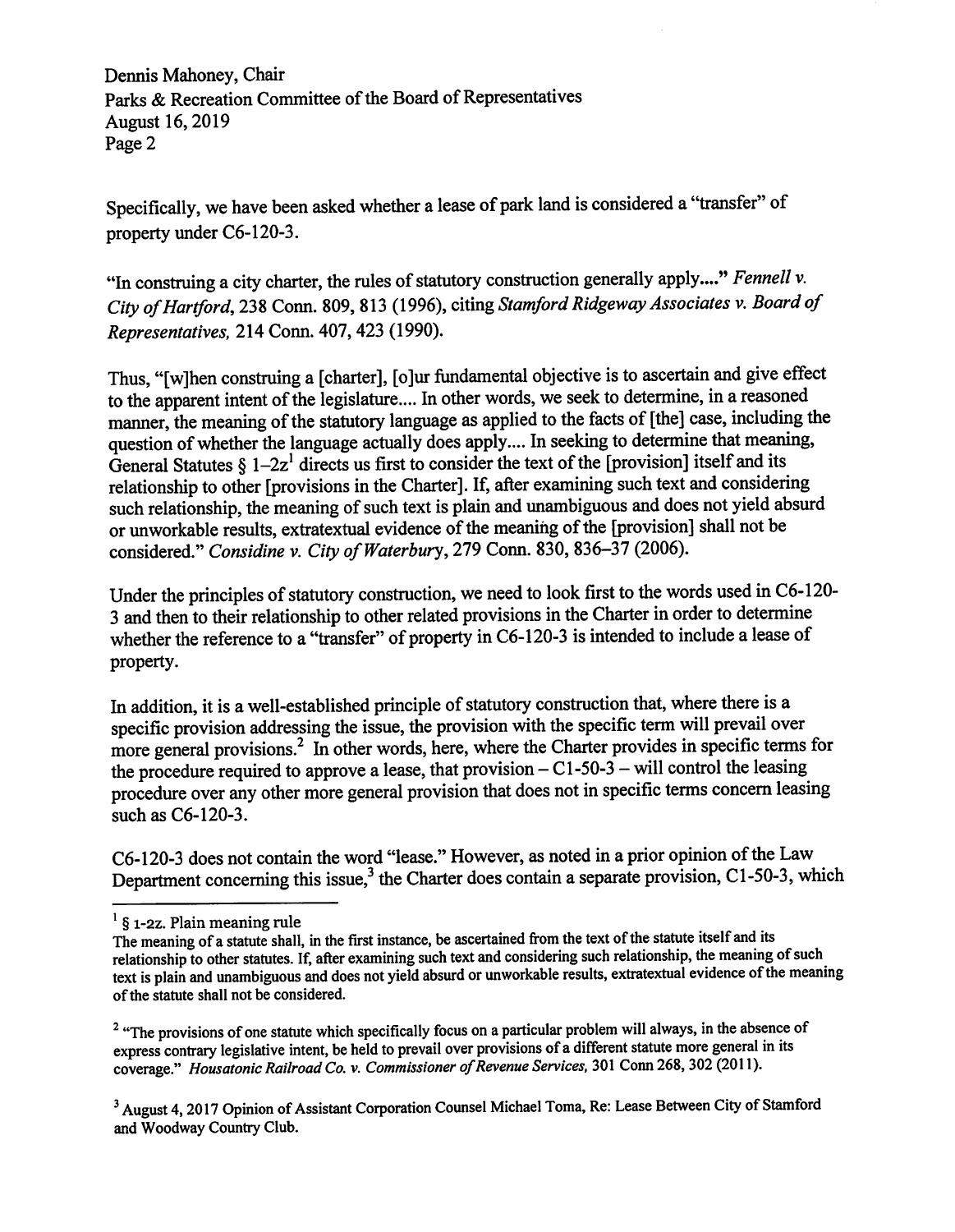Dennis Mahoney, Chair Parks & Recreation Committee of the Board of Representatives August 16,2019 Page 3

specifically references leases and sets forth the procedure that must be followed to "lease" City property:

Sec. C1-50-3. - Disposition of Real Estate.

No purchase or lease of real estate by the City and no sale or lease of any real estate belonging to the City shall be valid unless approved by the Mayor, the Planning Board, the Board of Finance and the Board of Representatives. The Board of Representatives is authorized to enact ordinances governing the purchase, sale, lease or other disposition of such real estate.

Other provisions of the Charter which specifically reference leases are consistent with the conclusion that that the procedure to be followed for leases is found in C1-50-3. See, e.g., C2-10-2 - Powers of the Board of Representatives ("The Board of Representatives shall have the following powers: . . . (10) To approve the purchase, sale or lease of real property."); C6-30-13 -Procedure for Reviewing Public Works Proposals ("No action shall be taken by the City on any proposal involving the ... sale or lease of ... parks ... until it has been referred to the Planning Board for a report.").<sup>4</sup>

Similarly, the only Charter provision other than C6-120-3 which specifically refers to the transfer of real property, C8-60-9, contains the word "transfer" in the title and concerns only circumstances in which title to the real property is transferred. The word "transfer" is not used in the Charter to describe a lesser interest in real property such as a lease.<sup>5</sup> The other provisions in the Charter which specifically reference transfers do not concern real estate transactions.<sup>6</sup>

<sup>&</sup>lt;sup>4</sup> While C6-30-13 provides that the Planning Board must, in general, approve public works projects, it also provides that the Board of Representatives may override the Planning Board's disapproval by a two-thirds (2/3) vote. C1-50-3, however, requires that the Planning Board approve any purchase or lease ofreal estate by the City or sale or lease real estate belonging to the City.

 $<sup>5</sup>$  Sec. C8-60-9. - Title Transfer. If the Board of Representatives adopts the report of the Director of Administration</sup> with or without modifications, it shall transmit the same with its resolution of adoption to the Mayor, and the Mayor shall, within ten (10) days thereafter, return the same to the Board of Representatives with approval or disapproval noted thereon. If the Mayor approves the resolution, any land to be taken shall be deemed condemned. Title to such land shall vest in the City in accordance with the General Statutes.

<sup>^</sup>Other places the word "transfer" is used in the Charter include C7-10-8, C8-30-2, C8-30-3, C8-30-11, and C8-30- 12 (transfer of funds); C5-20-10 and C7-20-6 (transfer of job position/status); C7-30-8 and C7-40-12 (transfer of pension benefits); and C9-10-4 (transfer of records and personal property).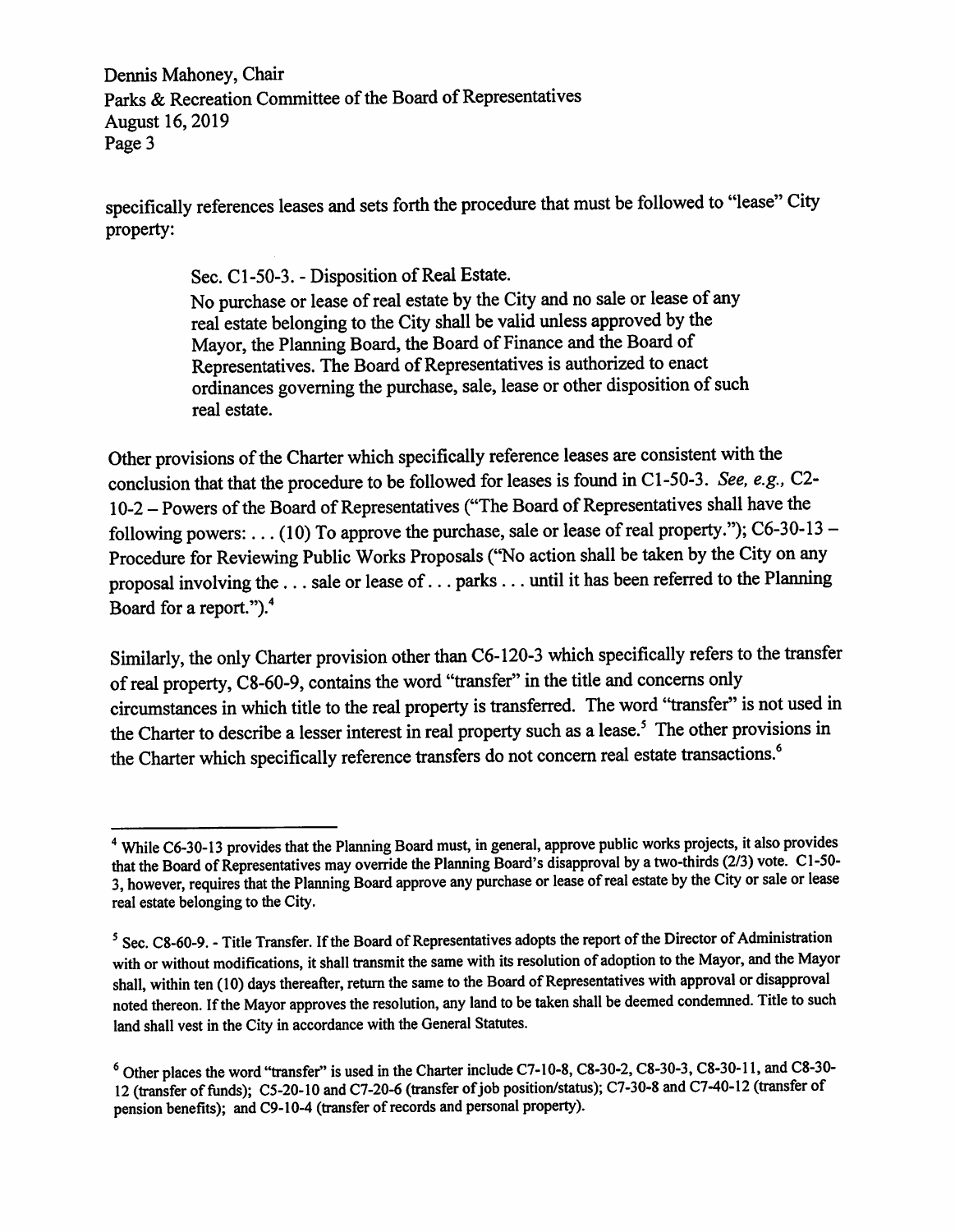Dennis Mahoney, Chair Parks & Recreation Committee of the Board of Representatives August 16,2019 Page 4

This review of Charter provisions supports the conclusion that the word "transfer" in C6-120-3 is not intended to include a "lease" or any other contract for a lesser interest in real estate.<sup>7</sup> The Charter uses the word "transfer," in relation to real property, only to describe a transaction that involves a change in title. When C6-120-3 refers to a "sale or transfer" of real property or to property "sold or otherwise transferred," it is referring to instances in which the title or ownership of the property is changed as by saleor gift.

State statutes under which municipal powers are established confirm this interpretation. It is, thus, explicit under these statutes that a "transfer" of real property does not refer to a "lease." These statutes expressly differentiate a "lease" from a "transfer" of property. See, for example, Conn. Gen. Stats. § 7-163e (Public hearing on the sale, lease or transfer of real property owned by a municipality)<sup>8</sup>; or Conn. Gen. Stats. §8-137 (Transfer, sale or lease of real property in a redevelopment area).

Finally, confirmation of the fact that leases of park land are covered under C1-50-3 rather than C6-120-3 can also be drawn from the historical treatment of such leases.

At our request, the Board of Representatives office reviewed the approvals by the Board of the following leases of park land and determined that none of these votes was put to referendum or required a supermajority.

> • The Board approved a three year lease with the Golf Authority for Sterling Farms Golf Course in 1990. The current lease was approved in 2007 with an expiration of 2019 and two five year options.

 $<sup>7</sup>$  Moreover, reading C6-120-3 to include lesser interests in real estate within the meaning of transfer would lead to</sup> absurd or unworkable results. It would clearly be absurd and unworkable to require a referendum or a two-thirds (2/3) vote of the Board of Representatives for a permit to use a park for an event or for a license to use park land for a summer sports program.

<sup>&</sup>lt;sup>8</sup> § 7-163e. Public hearing on the sale, lease or transfer of real property owned by a municipality

<sup>(</sup>a) The legislative body of a municipality, or in any municipality where the legislative body is a town meeting or representative town meeting, the board of selectmen, shall conduct a public hearing on the sale, lease or transfer of real property owned by the municipality prior to final approval of such sale, lease or transfer. Notice of the hearing shall be published in a newspaper having a general circulation in such municipality where the real property that is the subject of the hearing is located at least twice, at intervals of not less than two days, the first not more than fifteen days or less than ten days and the last not less than two days before the date set for the hearing. The municipality shall also post a sign conspicuously on the real property that is the subject of the public hearing. (b) The provisions of subsection (a) of this section shall not apply to (1) sales of real property, except park land, open space or playgrounds, if the fair market value of such property does not exceed ten thousand dollars, (2) renewals of leases where there is no change in use of the real property, and (3) the sale, lease or transfer of real property acquired by the municipality.